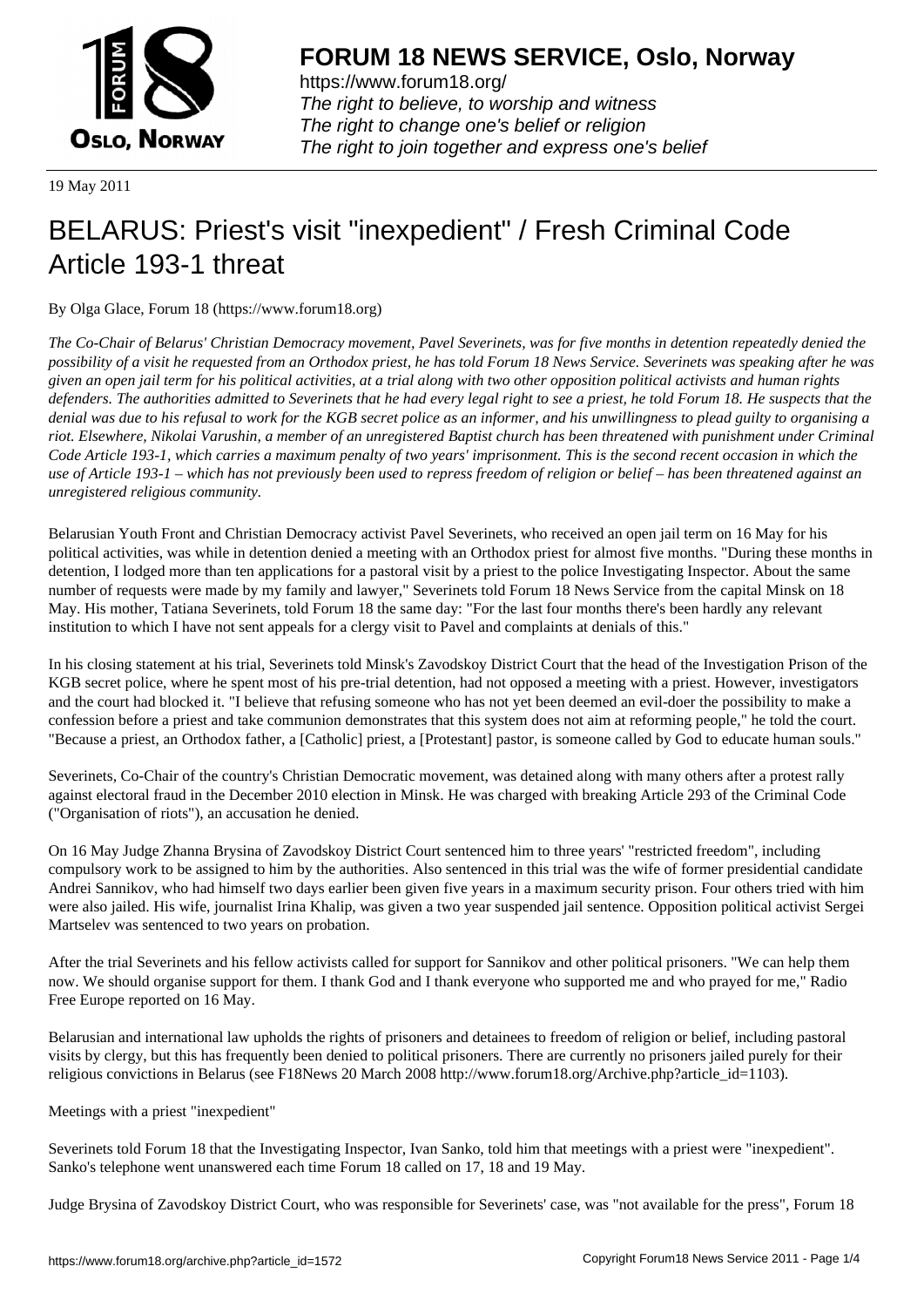The authorities admitted to Severinets while he was in detention that he had every legal right to see a priest, he told Forum 18. He suspects that the denial of his repeated requests was due to his refusal to work for the KGB secret police as an informer, and his unwillingness to plead guilty to organising a riot at the opposition protest rally the authorities violently broke up.

informed her that it was not in the competence of the Zavodskoy District Court to allow detainees a meeting with a priest.

While Severinets was in detention, the major Christian festivals of Christmas and Easter took place. "For me as a devout Orthodox Christian it was very important to see a priest for confession and communion," Severinets commented to Forum 18 about his requests for visits by a priest.

Severinets, along with many other Belarusian human rights defenders and opposition political activists, sees his activities as rooted in Christian faith (see F18News 29 November 2006 http://www.forum18.org/Archive.php?article\_id=880). In 2008 he was one of the organisers of the largest non-party political petition in Belarusian history, calling for legal changes to implement freedom of religion or belief, for which he and others were fined by the authorities (see F18News 29 April 2008 http://www.forum18.org/Archive.php?article\_id=1121). The European Parliament passed a resolution in support of the petition (see F18News 25 September 2008 http://www.forum18.org/Archive.php?article\_id=1193).

"There has never been a priest there since Stalin's time"

The Belarusian Orthodox Church has a Department of Co-operation with the state's Punishment Implementation Department, its press secretary Fr. Sergy Lepin told Forum 18 on 11 May. There are even churches in prison camps, he stated, noting that the Church has an official agreement with the Interior Ministry on regular church services and visits by priests in prisons.

However, no such agreement exists with the KGB secret police about its detention centres, where Severinets was kept. Fr Lepin pointed out that it is a peculiarity of Belarus legislation that in a detention centre it is the Investigating Inspector who determines what personal visitors prisoners can have (see F18News 20 March 2008 http://www.forum18.org/Archive.php?article\_id=1103). In Severinets' case the Inspector declined his request. "If the Inspector gave his permission, a priest could have visited", he told Forum 18.

Tatyana Severinets told Forum 18 that she wanted to meet Metropolitan Filaret (Vakhromeyev) of Minsk and Slutsk, the head of the Belarusian Orthodox Church, but he refused to meet her. However he did direct her to Bishop Veniamin who she met on 31 April. He promised to use his influence, but "nothing came out of it", she told Forum 18.

Metropolitan Filaret has been hostile to the human rights defender activities of Severinets and others, banning Fr Aleksandr Shramko from celebrating the Orthodox liturgy for taking part in the religious freedom petition (see F18News 16 May 2007 http://www.forum18.org/Archive.php?article\_id=957).

Severinets himself (who in 2005-2007 spent two years in jail as a political prisoner, and has also been jailed for much shorter periods) said that he had not seen a priest in a KGB secret police detention centre. "There has never been a priest there since Stalin's time", he said.

However, Protestant pastor Boris Chernoglaz of the Church of Jesus Christ some years ago managed to make one visit to a prisoner in a KGB detention centre. "The regime is very strict there," he told Forum 18 on 12 May. "Psychologically it was not easy, feeling the pressure after hearing numerous doors closing behind you." The visit was to hear the confession of a detainee. "Pastoral visits and correspondence mean a lot to people in prison," he observed. He pointed out that he was only able to make the visit because he had permission from the Investigating Inspector.

Severinets also told Forum 18 he did not have a Bible for his first month in detention. But he was then allowed to buy a Bible. "I bought a copy in Russian, as the bookshop which works with the KGB secret police detention centre didn't have it in Belarusian," he noted.

## "The law itself failed us"

Nikolai Varushin, leader of a Baptist Council of Churches congregation in the south-eastern town of Gomel [Homyel'], on 29 April lost an appeal against a fine of 1,050,000 Belarusian Rubles (1,040 Norwegian Kroner, 235 Euros, or 335 US Dollars at the inflated official exchange rate) for leading worship without state permission. Varushin estimates this as slightly more than one month's average local wage. The fine was originally imposed on 5 April by Gomel's Railway District Court for breaking Article 23.34 Part 2 of the Code of Administrative Offences ("Violation of the procedure for organising or conducting a mass event or demonstration").

The fine followed a 13 February police raid on the Baptist congregation's Sunday worship, during which CDs, audio cassettes and religious literature were confiscated (see F18News 30 March 2011 http://www.forum18.org/Archive.php?article\_id=1556). Gomel Regional Court confirmed at the appeal hearing that the confiscated items will not be returned. Varushin told Forum 18 from Gomel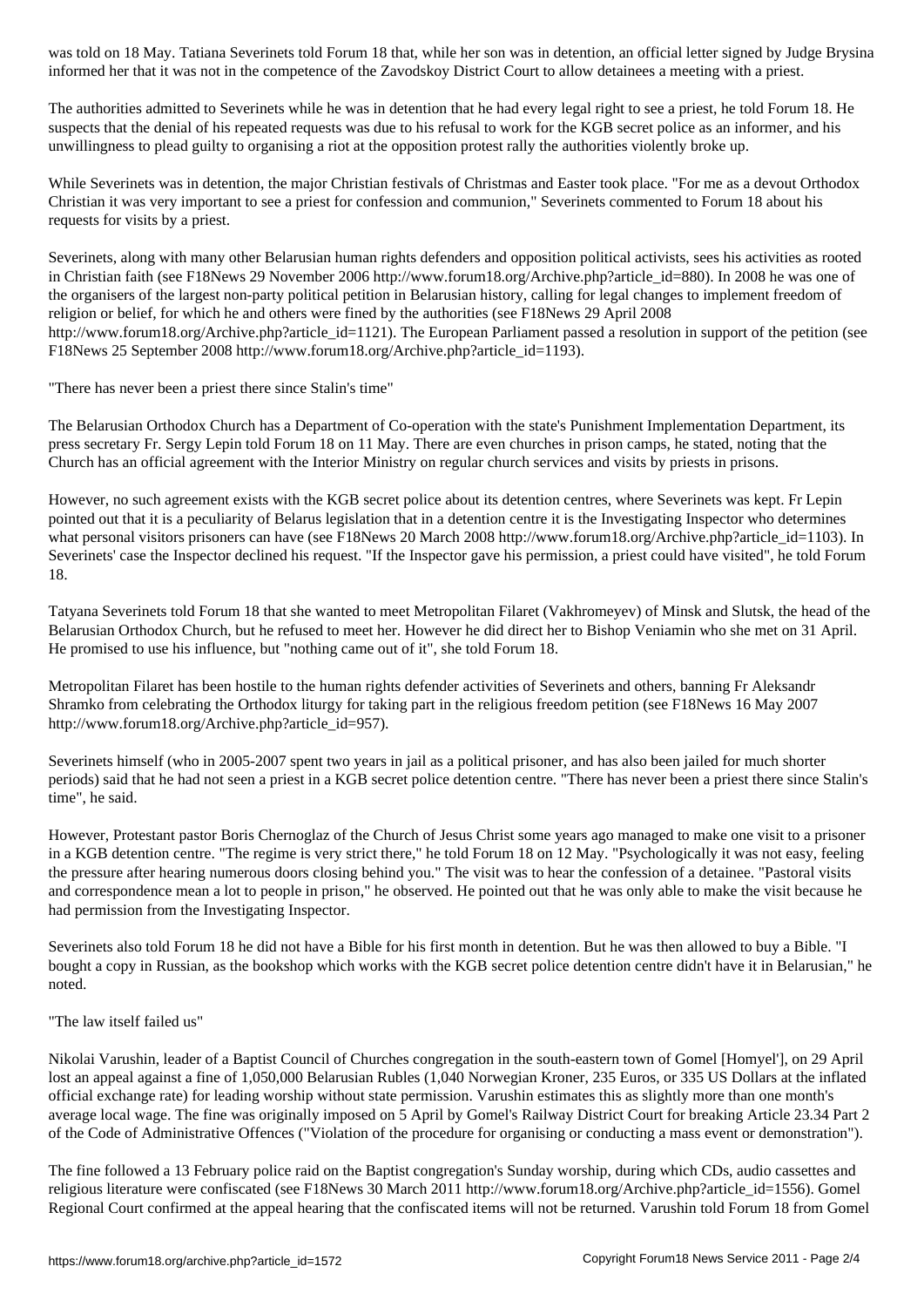Varushin – whose congregation like other Council of Churches Baptists refuses to seek state registration – noted that Regional Court officials behaved politely towards him, although stating that the law could not be changed. "We haven't done anything wrong. It was not we who violated the law, the law itself failed us," Varushin told Forum 18.

Unregistered religious activity is an offence in Belarus, against international human rights law (see Forum 18's Belarus religious freedom survey at http://www.forum18.org/Archive.php?article\_id=1311).

Varushin does not wish to pay the fine, but told Forum 18 that it is already being deducted from his salary.

"Within the competence of the KGB secret police"

Criminal Code Article 193-1 ("Illegal organisation of, or participation in the activities of, an unregistered political party, foundation, civil or religious organisation") has not before February 2011 been known to have been used against people exercising freedom of religion or belief.

However, it has now been invoked for the second time in 2011 by the authorities. Gomel's Railway District Public Prosecutor Denis Mikushev on 18 April issued an official warning to Varushin that if he continues to meet for worship he could face prosecution under Criminal Code Article 193-1. Those prosecuted would face a maximum penalty of two years' imprisonment, with lesser penalties of six months detention, or a fine.

A similar warning was in February 2011 made to three members of a Council of Churches Baptist congregation in the town of Kostyukovichi, in the Mogilev [Mahilyow] Region of eastern Belarus (see F18News 30 March 2011 http://www.forum18.org/Archive.php?article\_id=1556).

Varushin insisted that his congregation will not stop meeting for worship. "We would like to be law abiding but when the state law and God's law contradict each other, we choose God," he told Forum 18. There have been no police raids on the congregation since the February raid.

Public Prosecutor Mikushev told Forum 18 from Gomel on 17 May that the formal warning was issued in compliance with Belarus' legislation. He stated that his future actions would depend on "the law-abiding behaviour of the church activists". He added that if tried and found guilty they could appeal to the Gomel Region Prosecutor's Office. Asked what criminal or administrative responsibility could be ascribed to Varushin, Mikushev responded that this was "within the competence of the KGB secret police".

The KGB secret police closely monitors all religious communities (see eg. F18News 22 October 2008 http://www.forum18.org/Archive.php?article\_id=1207).

Belarusian human rights defenders and civil society organisations have campaigned for the abolition of Criminal Code Article 193-1, arguing that it breaks both the Belarusian Constitution and the international human rights standards to which Belarus is a party (see the Belarusian Helsinki Committee legal opinion at http://www.belhelcom.org/en/node/13068). No other unregistered religious communities are known to at present face warnings under Article 193-1.

## Easter buses stopped

On Easter Sunday, 24 April, a bus belonging to New Life Pentecostal Church in Minsk was stopped from bringing people to the church from the nearest Metro station two kilometres (one mile) away. Traffic police claimed that the bus had no tax office registration for this purpose. (However tax office registration is not necessary for a non-commercial purpose.) Police also stopped a bus borrowed by New Life from another church – which has tax office registration - without any explanations.

"We've been using our bus for a long time to help our members to get to the church," church lawyer Sergei Lukanin told Forum 18 from Minsk on 5 May. "But there was no case like this before."

Officials have for a number of years sought to remove New Life from its building (see F18News 30 March 2011 http://www.forum18.org/Archive.php?article\_id=1556).

At Minsk's Frunze District Police Station, whose officers stopped the buses, the duty Inspector (who did not give his name) told Forum 18 that the action must have been for safety reasons. Elena Volchek of the district's Ideology Department told Forum 18 that she had never heard of the incidents with the buses. (Ideology Departments are frequently involved in actions against people exercising freedom of religion or belief.)

"It looks like a planned action against our religious event", Lukanin commented to Forum 18. (END)